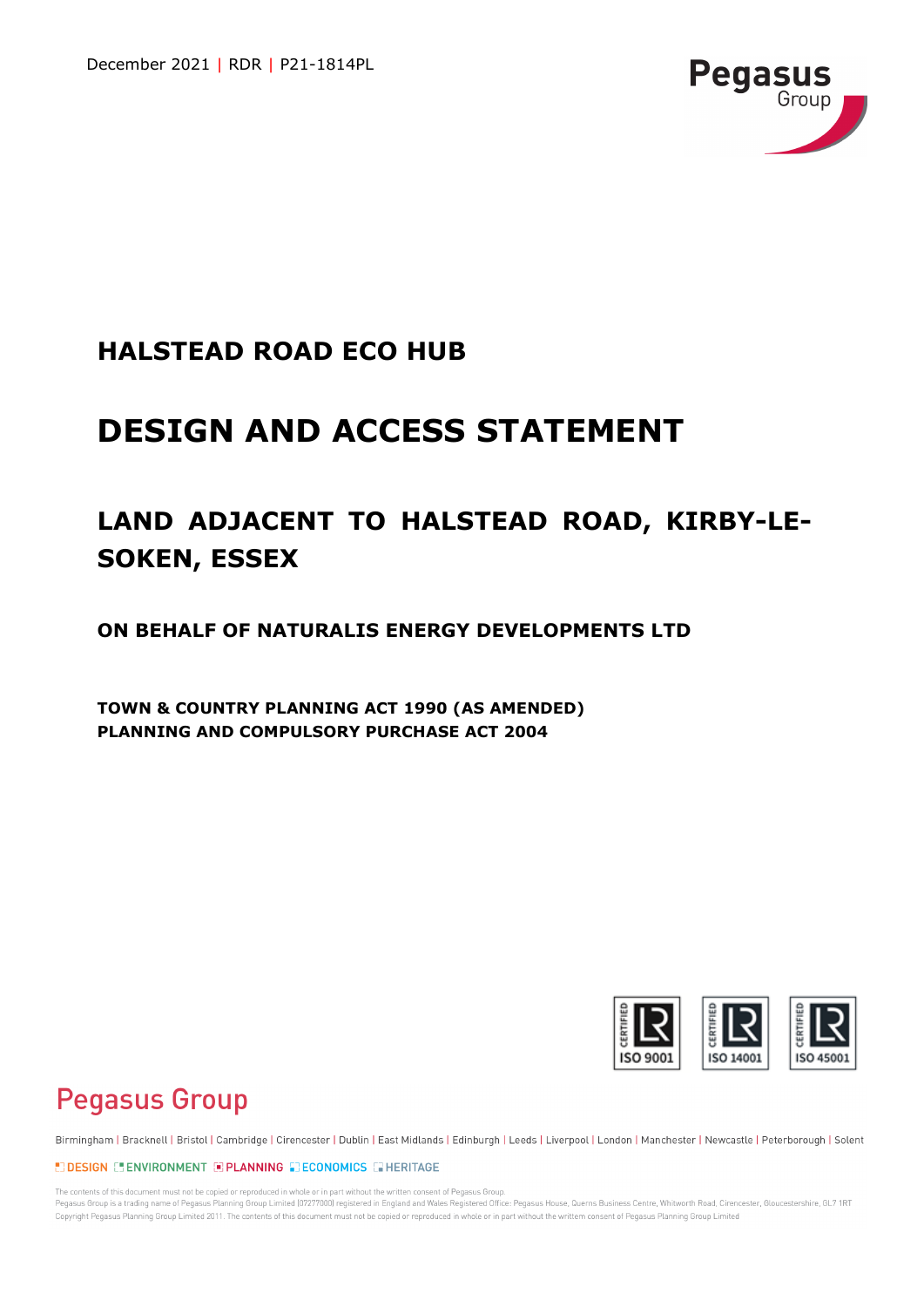

# **CONTENTS:**

Page No: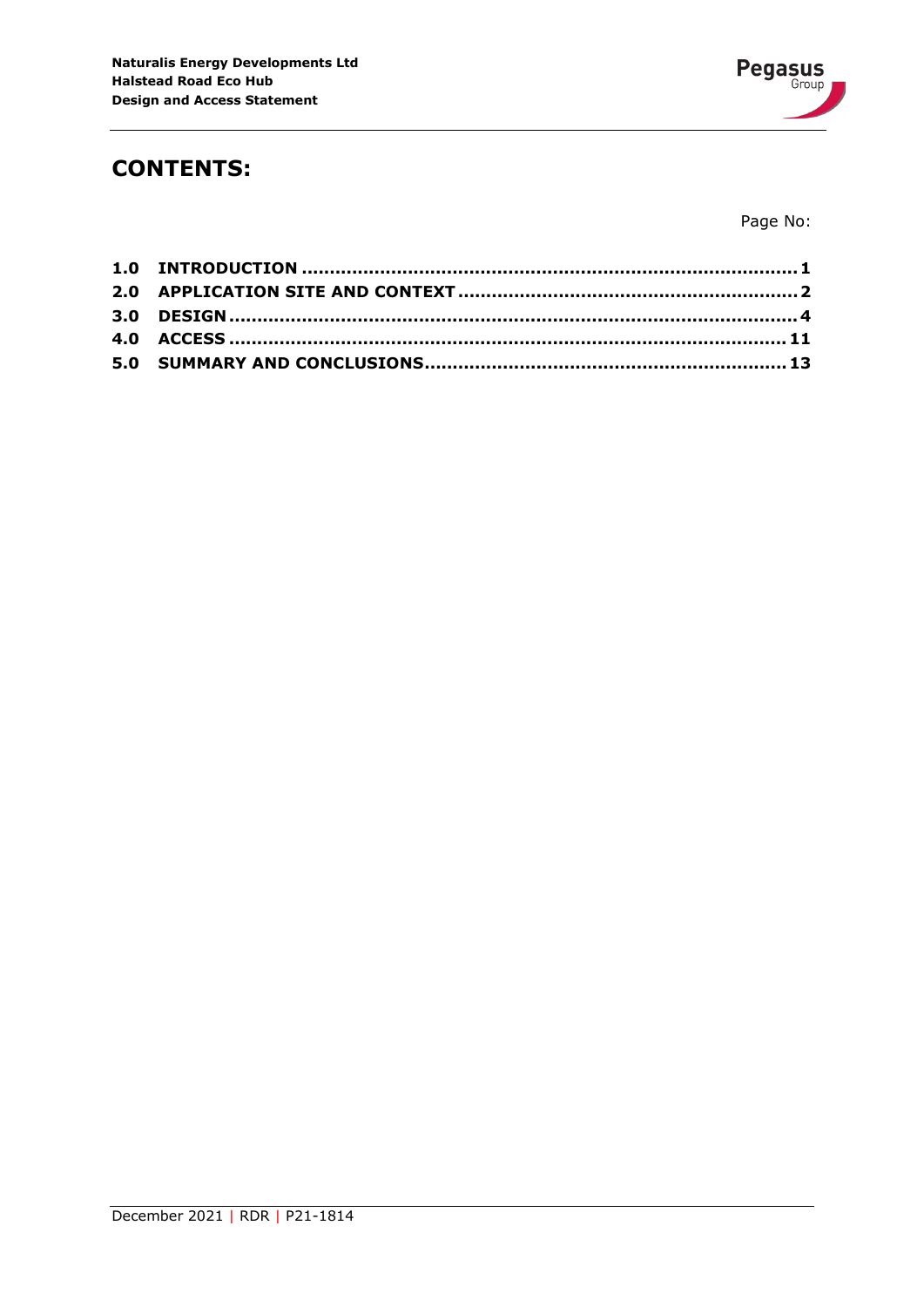

# <span id="page-2-0"></span>**1.0 INTRODUCTION**

- 1.1 This Design and Access Statement has been prepared by Pegasus Group on behalf of Naturalis Energy Developments Ltd ("the Applicant") to support a full planning application for a hybrid project comprising solar modules, an electric vehicle charging station and battery storage together with associated equipment and infrastructure on land adjacent Halstead Road, Kirby-le-Soken, Essex, to be known as the Halstead Road Eco Hub proposal ("the application site").
- 1.2 This application seeks full planning permission to co-locate a ground-mounted solar photovoltaic (PV) development, an Electric Vehicle (EV) charging station and a battery storage system, with the following Description of Development:

**"Construction of a solar project together with all associated works, equipment and necessary infrastructure to include batteries alongside an Electric Vehicle Charging Station parking, means of access, landscaping and associated development".**

- 1.3 The proposed development would have an installed generating capacity of up to c. 29MW (up to c. 26MWp solar generation capacity and up to 3MW battery storage capacity). Planning permission is sought for a temporary period of 40 years from the date of first exportation of electricity from the site.
- 1.4 The purpose of this document is to demonstrate that the Applicant has fully considered the design and access issues as part of the comprehensive preparation of the scheme prior to submission of the planning application. This report therefore covers the following matters:
	- Use;
	- Amount;
	- Layout;
	- Scale;
	- Landscaping;
	- Appearance;
	- Access.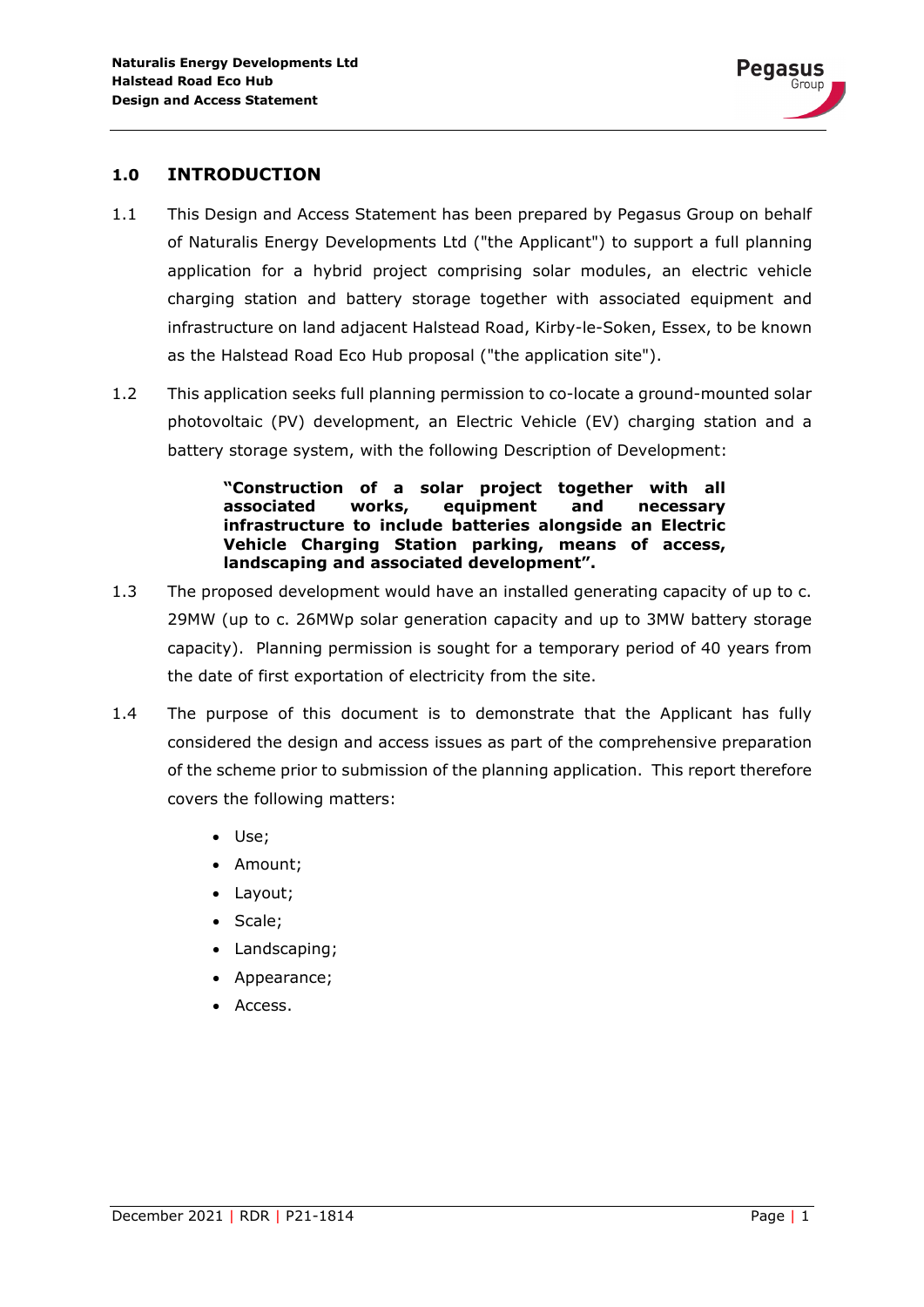

# <span id="page-3-0"></span>**2.0 APPLICATION SITE AND CONTEXT**

- 2.1 The application site is located wholly within the Tendring District Council administrative area and the Parish area of Frinton and Walton.
- 2.2 The site extends to approximately 23 hectares in size which is comprised of two land parcels of agricultural land irregular in shape with multiple, interconnecting fields. The larger parcel of land (circa 22 hectares) lies to the eastern side of Halstead Road and will contain the proposed solar modules. The smaller parcel of land (circa 1 hectare) lies to the western side of Halstead Road and will contain the proposed Eco Hub which will include the electric vehicle charging station, battery storage, substation and grid connection point.
- 2.3 The northern boundary of the larger parcel of land for the proposed solar farm is adjacent to the urban edge of Kirby-le-Soken, abutting the rear gardens of the properties in Dugmore Avenue. The southern boundary is adjacent to the urban edge of Kirby Cross abutting the rear gardens of properties in Village Way and Village Close. Open agricultural land lies to the east and south-west of the larger parcel of land. The eastern boundary of the larger parcel of land is defined by an agricultural track connecting to Turpins Lane with the western boundary adjacent to Halstead Road.
- 2.4 The smaller parcel of land for the proposed Eco Hub has Halstead Road running along its eastern boundary, a recreation ground to the west, two residential properties to the north and a parcel of agricultural land to the south. Access to the recreation ground and residential properties is along an existing road immediately north of the northern boundary of the small parcel of land.
- 2.5 The application site is presently in agricultural use, has fairly flat topography across the area and benefits from mature and established boundary vegetation.
- 2.6 There are a number of Public Rights of Way (PRoW) which run through and/or alongside the application site:
	- Footpath 26 runs along the northern boundary of the larger parcel of land which then bisects in a north-west to south-east direction across the site (Footpath 24) leading to a north-south footpath between Kirby-le-Soken and Kirby Cross (Footpaths 24 and 25);
	- Footpath 23 runs along the northern and western boundaries of the smaller parcel of land.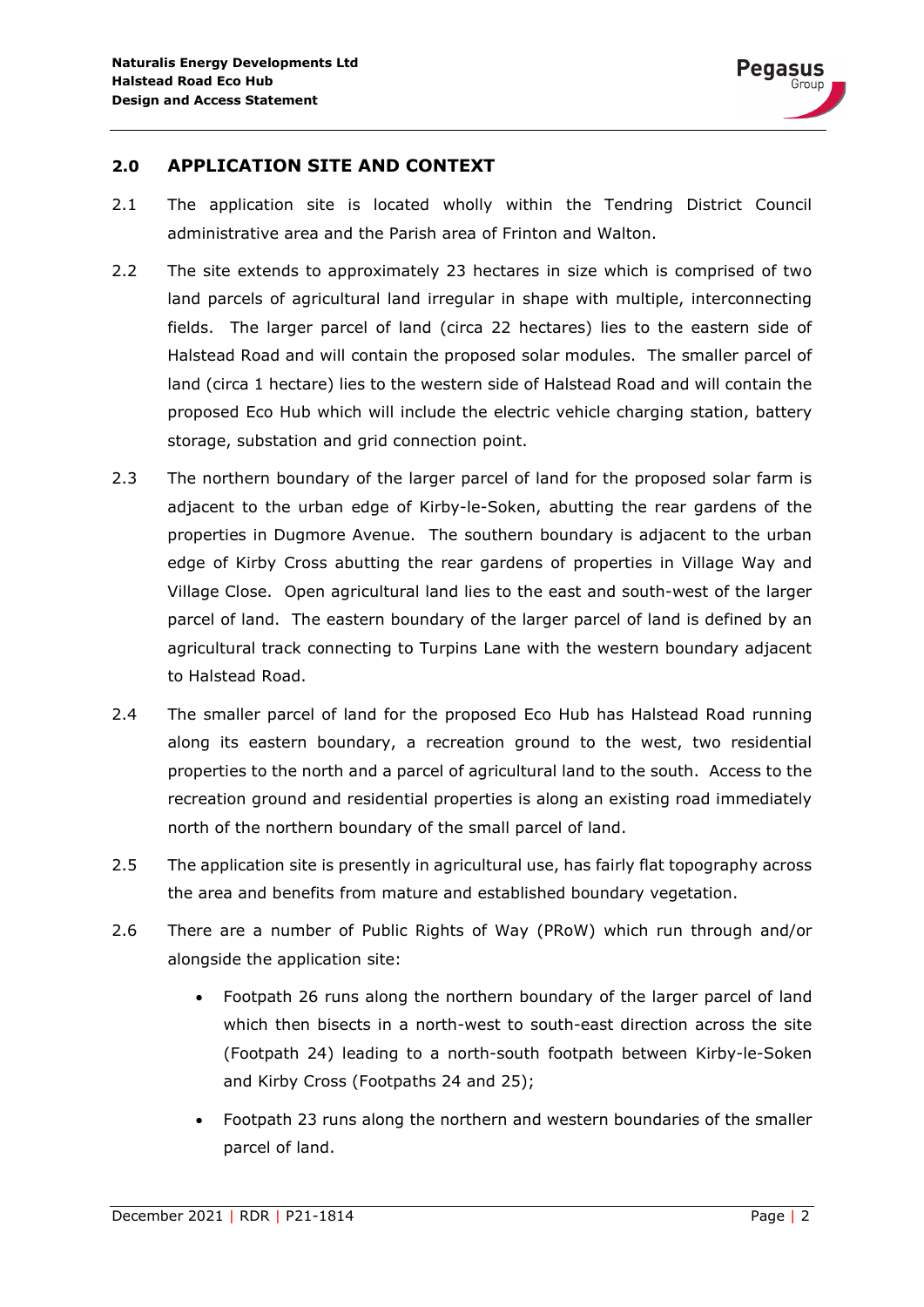- 2.7 There are no listed buildings within the application site and nor is it located within a Conservation Area. The nearest listed building to the site is Hill House Farm which is a Grade II listed property located on the corner of Halstead Road between the two parcels of land.
- 2.8 In terms of planning policy designations:
	- The application site is located outside of the defined settlement boundaries of Kirby Cross and Kirby-le-Soken and is therefore classed as countryside for planning purposes;
	- At the current time both parcels of land are located within a Green Gap as designated in the adopted Local Plan from 2007;
	- It should however be noted that the Green Gap designation has been reviewed in the emerging Local Plan Section 2. Upon adoption, the Green Gap will be known as a Strategic Green Gap and will only cover the area of the larger parcel of land subject of the proposed solar farm. Adoption of the emerging Local Plan is anticipated in early 2022.
- 2.9 The application site is not subject of any statutory landscape or ecological designations.
- 2.10 Both parcels of land within the application site are located in Flood Zone 1 which has the lowest probability of flooding.
- 2.11 The ALC report submitted with the planning application confirms that the application site comprises 92% Grade 3b 'Moderate' and 8% Grade 3a 'Good' quality agricultural land. The vast majority of the application site is therefore not "best and most versatile" land (BMV). While solar projects should, where possible, avoid the use of BMV, the direction of travel set out in Draft National Policy Statement for Renewable Energy Infrastructure (EN-3) which was recently published in September 2021 indicates that land type should not be a predominating factor in determining the suitability of the site location [Para 2.48.13].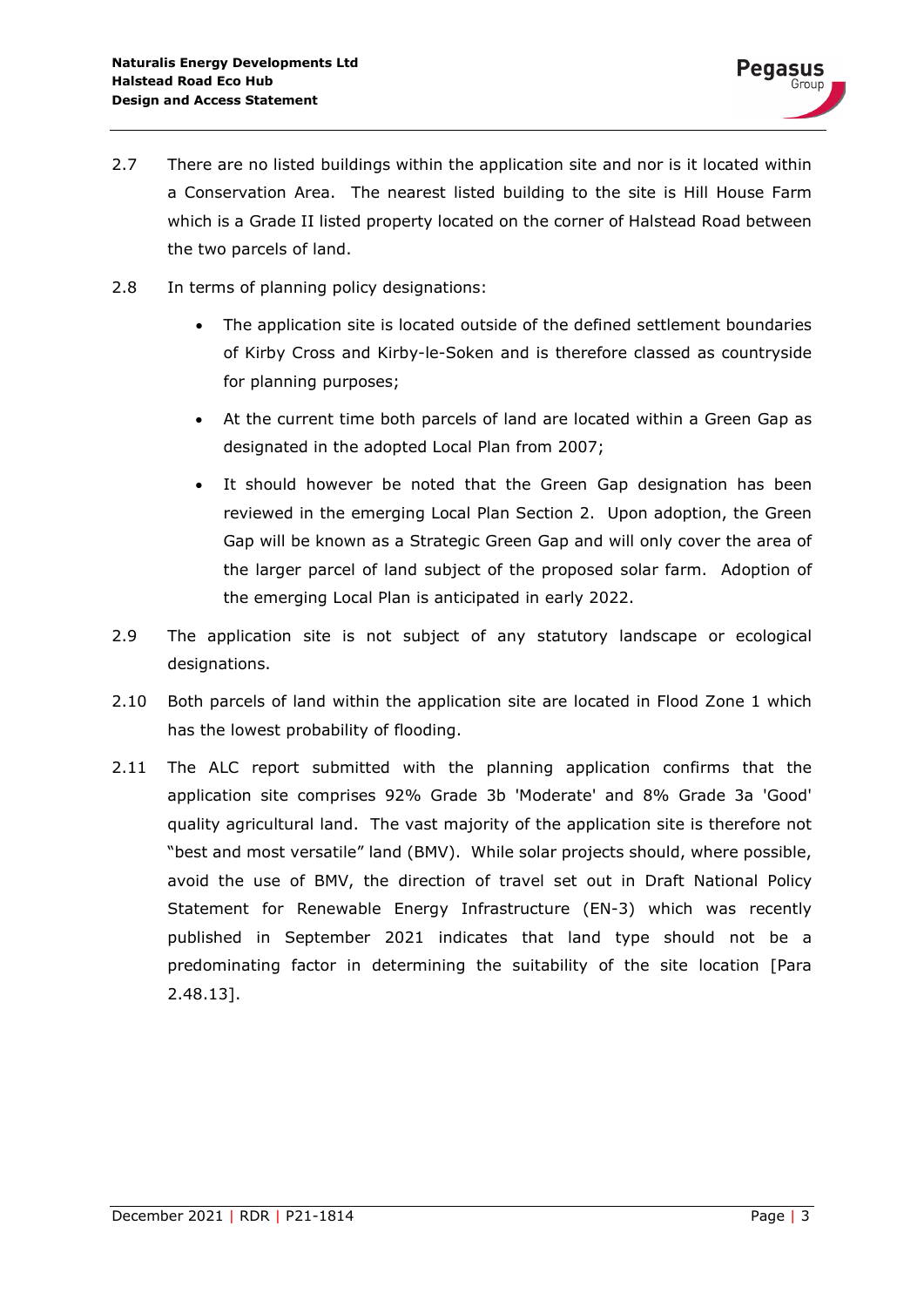

### <span id="page-5-0"></span>**3.0 DESIGN**

- 3.1 A considerable number of factors have contributed towards the design and layout of the solar farm, battery storage and electric vehicle (EV) charging station proposed in this application. These are now discussed against the various aspects of Design highlighted within CABE's guidance document regarding the production of Design and Access Statements.
- 3.2 An important factor in finalising the proposals has been pre-application engagement with Planning Officers at Tendring District Council and public consultation with the local community, Ward Councillors and the Town Council at various stages along the process of preparing the application proposals. This process is set out in more detail in the Statement of Community Involvement that accompanies the planning application.

Use

- 3.3 The proposal is to co-locate an EV charging station with a ground mounted solar farm of up to c. 26MWp and a 3MW battery storage system and associated infrastructure.
- 3.4 The proposed solar farm will involve a temporary change of use of the land but, due to the time-limited nature of the development (of 40 years), the agricultural use will be retained in the long term.
- 3.5 In addition, the minimal physical intrusion of the development itself will mean that the panels can be removed after their 40-year lifetime and the land will revert swiftly to full agricultural use. In this respect, the proposed scheme will result in a temporary impact in contrast to most other forms of development, many of which are permanent and/or have a more significant, direct effect on the land on which they are located.
- 3.6 The EV charging station will comprise a covered forecourt and canopy with sufficient capacity to simultaneously charge up to 12 rapid and ultra-rapid charges (43- 350kW capacity) under translucent, solar canopies. In addition, 13 additional fast (c. 22kW) EV charging points would be provided for users of the parking bays on the site. In total, this would provide the ability to charge up to 25 EVs at any one time. All charging points would be configured for use by any type of modern, lightduty EV and they would not be restricted to one EV make or model.
- 3.7 The EV Charging Station will also comprise a seating/rest area to the south-west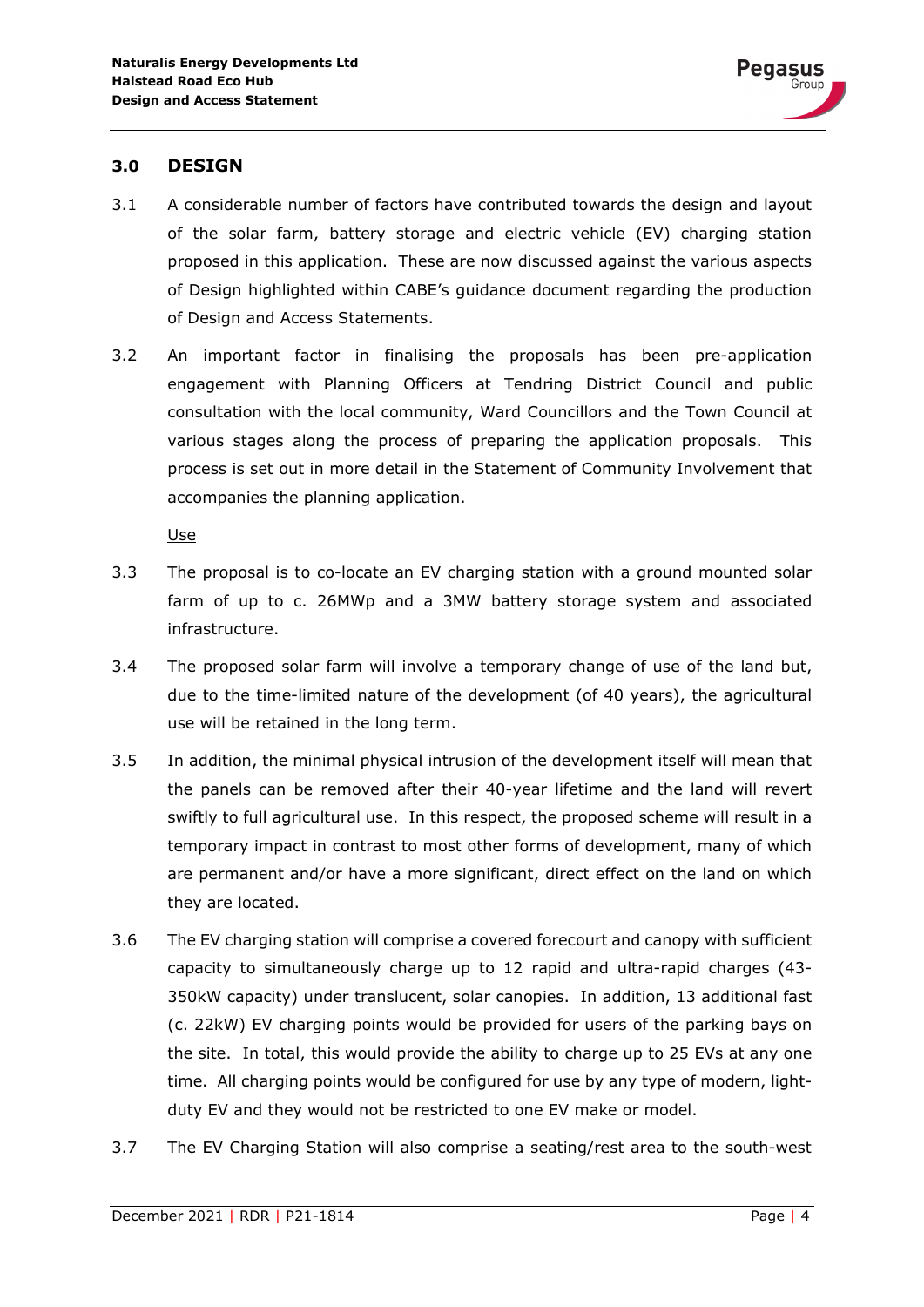of the covered walkway and canopy to reflect that EV charging does not require the driver to remain with the car and that even ultra-rapid EV charging result in a "dwell time" of some 15 minutes. Approximately 180sqm floorspace would be provided of 'E' and 'Sui Generis' Use Classes for a shop/café. A small outdoor seating area and play area is located to the south of the hub/café building.

- 3.8 In addition to the 12 rapid/ultra-rapid charging bays, two parking areas are proposed within the Eco Hub. The eastern parking area comprises 22 car parking spaces, including 13 bays with fast EV charging points and 3 accessible spaces (e.g. for vehicles driven by disabled drivers). The western parking area will provide a further 25 car parking spaces. This significant degree of additional parking space would be made available to help reduce congestion on Halstead Road, particularly during peak school drop-off and pick-up times.
- 3.9 The inclusion of battery storage within the development will increase the resilience and efficiency of the proposed development, balancing the export of electricity produced from a renewable source (via the solar modules) on to the electricity grid and/or into the EV charging station. Similarly, the batteries will be able to import power at times, providing "grid services" such as voltage control.
- 3.10 Due to the land area typically required for solar projects (ie >50 acres), they are generally located outside of urban areas on edge-of-town or countryside locations, where there is sufficient land capacity to accommodate such developments.
- 3.11 This Design and Access Statement and the documents and plans accompanying the planning application set out why it is considered that this particular site is well suited to accommodate the proposed use.

# Amount and Fabrication

- 3.12 The extent of the proposed development has been refined and finalised with due consideration given to potential environmental and landscape effects and local and other stakeholder feedback. For example, in response to local feedback and discussions with the Local Authority:
	- A setback buffer to residential properties of a minimum of 15m meters has been included along the northern and southern boundaries of the site to address local feedback;
	- Permissive footpaths following routes informally used by local walkers have been included in the layout of the solar farm to connect to the PRoWs and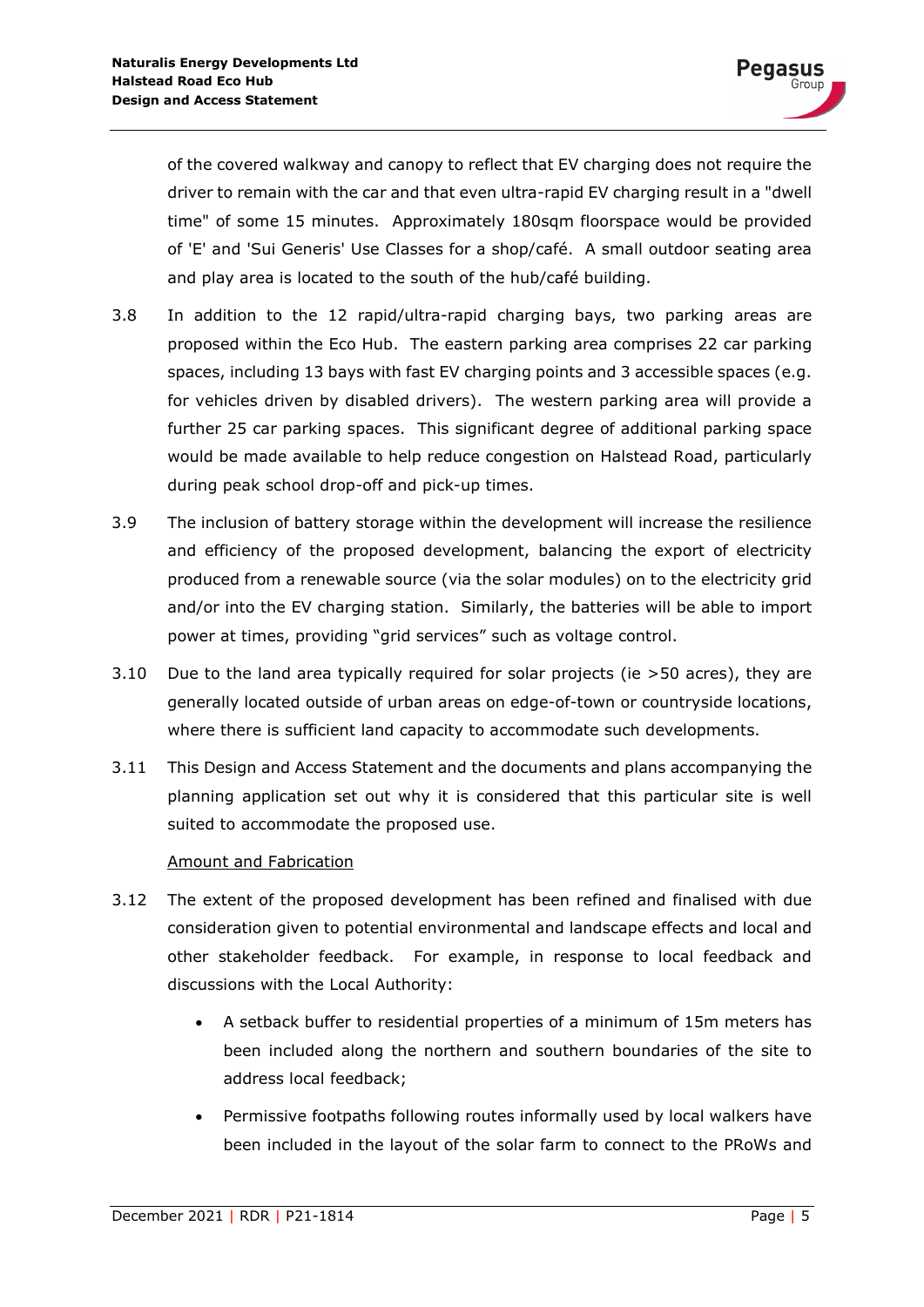the wider network; and

- A footpath link has been provided from the Eco Hub to the adjacent recreation ground to allow users of the sports facility easy access to the facilities at the Eco Hub (café/shop) and the associated car parking area, noting the congestion caused by parking when the sports fields are heavily used (eg at weekends during the football season).
- 3.13 As a result of the iterative process, the proposed development, although covering a large area of land, is confined to locations where effects have been limited and/or mitigated as far as possible; such effects are considered justifiable. This view is supported further in the context of the scheme benefits, including its contribution to the UK's renewable energy targets, legally-binding greenhouse gas reduction targets and facilitating the Government's commitments to end the sale of new petrol and diesel cars in the UK by 2030 and decarbonising the electricity system by 2035. Consideration of the planning balance which weighs up all material factors associated with the planning application is contained within the accompanying Planning Statement.
- 3.14 As detailed above the EV charging station will comprise a single storey building and connected, covered walkway with parking and charging areas. The building will measure 36m x 5m with height of 4m. Externally the Eco Hub will also include a permissive footpath for use by the public to the adjacent recreation ground, a play area for children and seating areas.
- 3.15 The proposed solar farm will consist primarily of a steel framework to support the panels and the panels themselves.
- 3.16 The solar farm element of the development will also include a number of ancillary elements, as shown on the plans accompanying the planning application, including:
	- a number (5 no.) of inverter/transformers, of single storey height, would be located across the site with there likely being at least one in each field/parcel;
	- a CCTV system, using cameras mounted on freestanding columns up to 3m in height, within the site boundary (facing inwards) would be installed around the site's perimeter;
	- boundary fencing (e.g. deer proof or stock fencing) will be installed around the edge of the site, up to 2m in height. There will be a small gap in places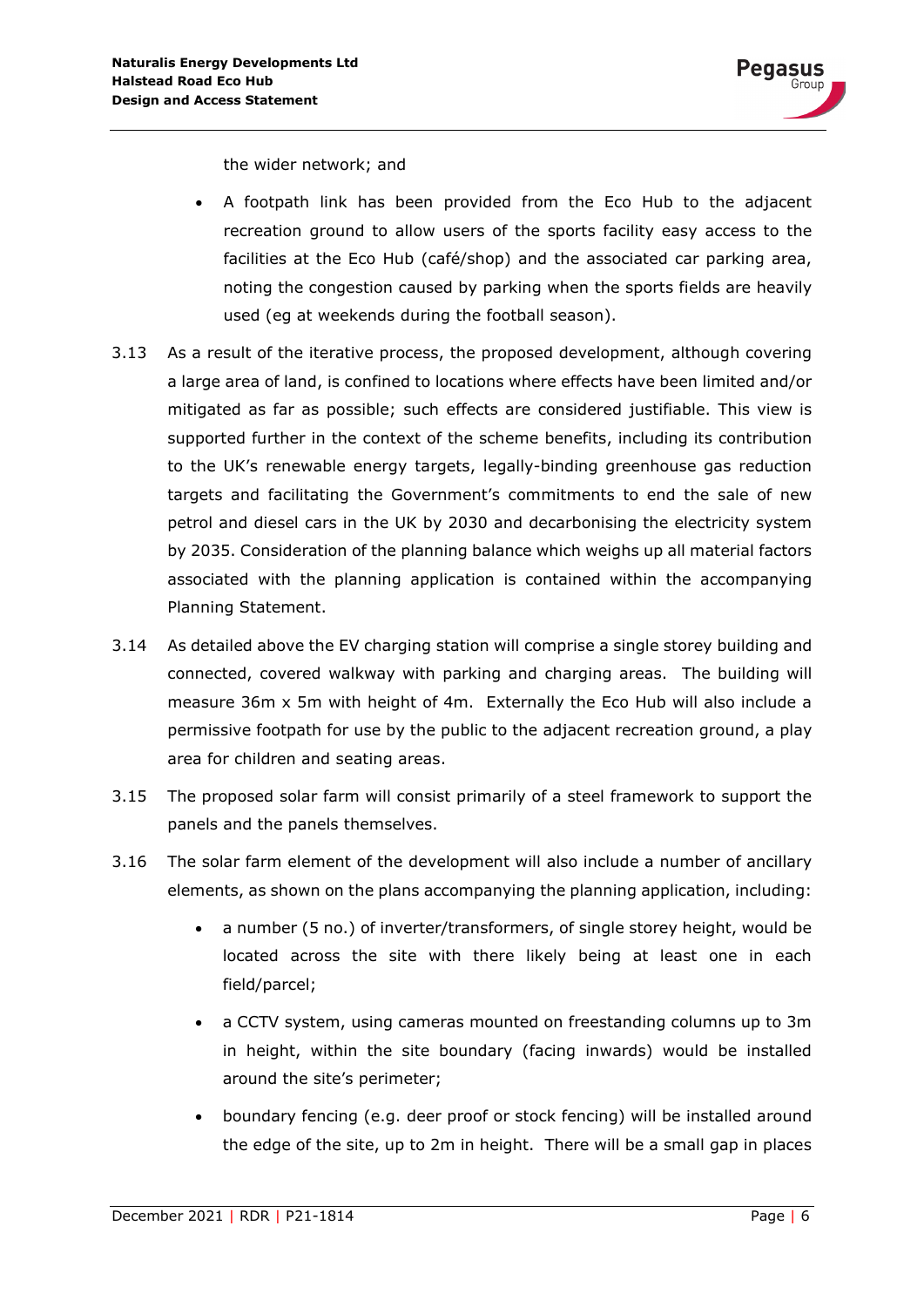at ground level to allow the passage of wildlife across the site;

- associated access tracks, a minimum width of 3.5m across the site (connecting inverter/transformer units);
- relevant communications and weather monitoring equipment;
- new permissive footpaths provided to link up and connect to the PRoW network both within and outside of the site;
- use of an existing field access on Halstead Road for construction purposes (modified as appropriate); and
- associated electricity and communication cables and earthing.

# **Layout**

- 3.17 In proposing the general layout of the development, great consideration was given to the retention of the established field boundaries on site along with new planting of native hedgerows and trees. This will help ensure that the development is well contained both physically and visually.
- 3.18 The EV charging station is located on a parcel of land to the western side of Halstead Road. The submitted EV charging site layout drawing details the location of the EV charging bays with covered canopy connecting to the hub/café building with public rest facilities to the southern-western corner of the site. The battery storage system and grid connection infrastructure is situated in the north-eastern corner of the site and would be partially surrounded by a close-boarded, acoustic, wooden fence; reducing noise levels and visual effects at nearby properties. Additional parking bays are provided between the EV charging site and battery storage area. These spaces provide additional parking, including for EV drivers wishing to fast charge and those drivers requiring accessible spaces (e.g. disabled drivers).
- 3.19 Bicycle parking and E-Bike charging is provided within a covered shelter on one end of the Hub/café building.
- 3.20 Within the western part of the EV charging area, provision has been made for air and water facilities for vehicle maintenance.
- 3.21 Recycling and refuge facilities will be incorporated within the design of the Hub/café building.
- 3.22 Within the fields of the solar farm the panels will be arranged in long rows running from east to west, orientated to the south to maximise efficiency.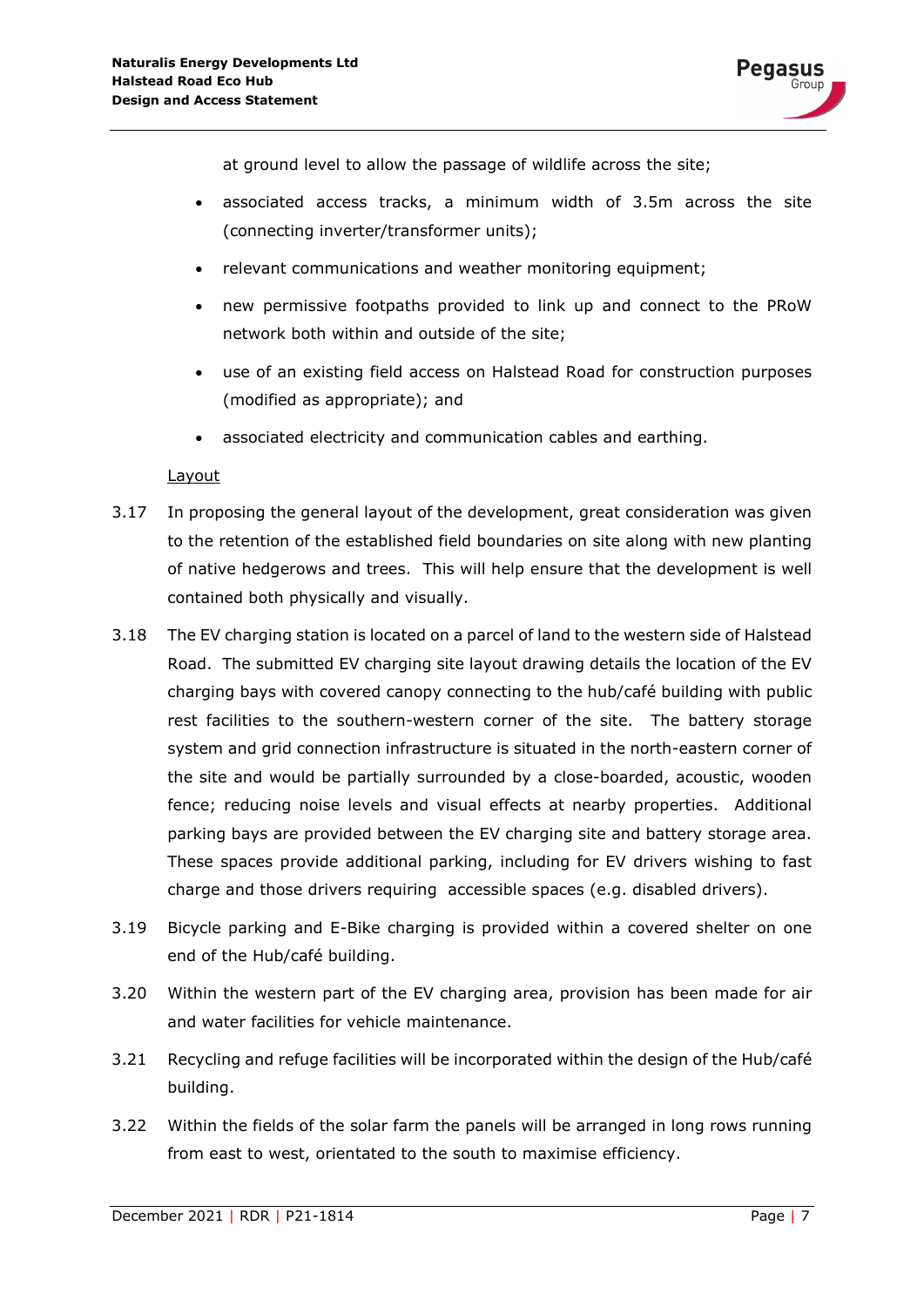- 3.23 Relatively small ancillary control buildings are required around the site. The submitted site layout drawing outlines the position of these structures within the site and accompanying drawings set out their dimensions.
- 3.24 A network of internal tracks around the solar arrays will be laid to allow vehicle access to the supporting equipment (mainly inverters and transformers) for the purposes of maintenance. The layout and extent of the tracks is limited to that necessary to provide access and maximise efficiency.
- 3.25 The 2m high perimeter fencing and pole-mounted CCTV system serve an important purpose in helping to prevent unauthorised access to the equipment within the application site, including high-voltage equipment. The perimeter fencing includes badger/small mammal friendly access points to allow the continued passage of wildlife across the application site.
- 3.26 The associated equipment siting has also considered the impact on the appearance of the area and, where practicable, to accommodate the site's carefully designed electrical layout. The design has sought to set equipment away from the boundaries of the fields, ensuring that there is separation from the existing vegetation and any sensitive ecological features. The existing and proposed mitigation planting will contribute towards visual screening of the site while mitigating any ecological effects and/or enhancing existing habitat features.
- 3.27 The battery storage system is likely to use Lithium Ion (Li-Ion) batteries and the location and design of this part of the development meets the applicable safety recommendations relating to fire risk offset<sup>1</sup>. Specifically, the battery storage system design is external and provides for safe distances between each battery container while the system is located at, or greater than, 20 metres from the café/shop and EV charging areas and at, or greater than, 3 metres from publicly accessible areas. In addition, it is proposed that the batteries would be compliant with the globally recognised UL9540A fire safety standard and the systems would be fitted with automatic fire suppression technology.

**Scale** 

3.28 All of the buildings proposed including plant buildings on site will be at or below single storey level (i.e. approximately at or below c.3m in height except for the maximum elevation of the pitched roof of the EV charging building which is c. 4m).

<span id="page-9-0"></span> $<sup>1</sup>$  Allianz Risk Consulting, "Tech Talk", volume 26 "Battery Energy Storage Systems (BESS) using Li-Ion</sup> batteries", (2019)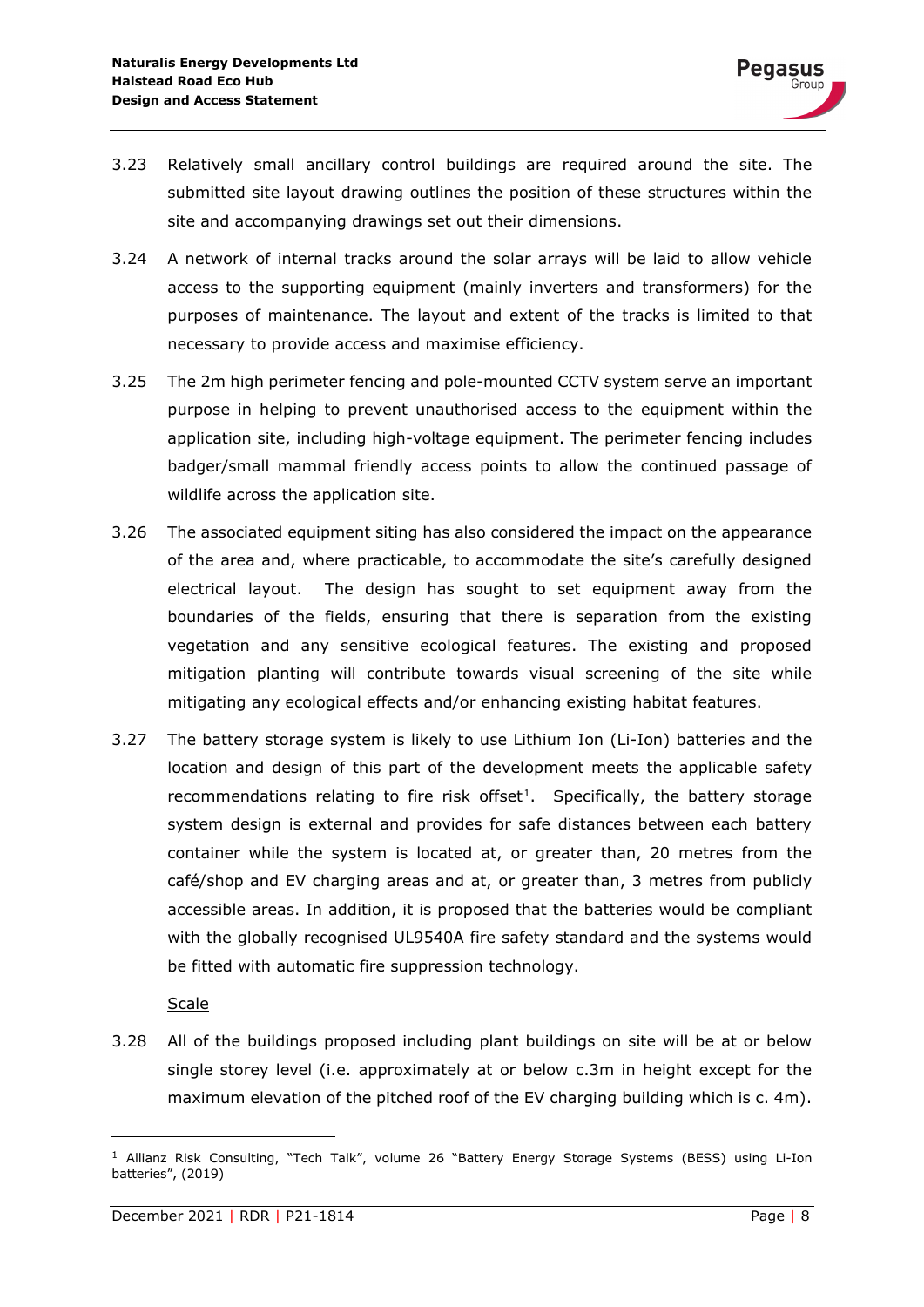When viewed from nearby public vantage points, the scale of development will not be overbearing due to its limited height, integrated appearance and the natural screening provided by existing and proposed vegetation.

- 3.29 In regard to the solar farm, the scale of development has been determined by the equipment necessary to efficiently and viably generate renewable energy and to optimise the grid connection. Each array of panels within the solar farm will be mounted on a simple metal framework and have a maximum height of no more than 2.5m above existing ground level (nearly 20% lower than most solar farm designs that have a 3m-plus maximum height). The main purpose of the mounting structure is to hold the modules in the required position without undue stress. It is capable of withstanding appropriate environmental stresses for the location, such as wind or snow loading. The solar farm will consist of fixed supporting frameworks, inclined southwards at between 15 to 25 degrees. The framework will be driven into the soil removing the need for deep foundations. Such piled supporting systems are designed to avoid the use of concrete foundations and are reversible. Individual rows are separated by 2.5m to 10m to reduce the effects of shading. Electrical combiner boxes are located underneath the panels throughout the site.
- 3.30 The proposed ancillary buildings are designed to be as small as possible while still being capable of safely undertaking their required electrical function within the site. Such structures will not be prominent within the surroundings and will be smaller than many isolated stores and barns typically found in the countryside environment.

# Landscape and Appearance

- 3.31 The impact upon the local landscape has been given careful consideration in putting forward the proposals. While a scheme of this nature will inevitably be visible from some locations and have some effect on landscape character, the development and its design seeks to minimise effects as far as possible.
- 3.32 It is considered that the landform and vegetation of the site and surrounding area make this an acceptable location for utilisation as a solar farm alongside a battery storage system and EV charging station.
- 3.33 The appearance of the EV charging station has been carefully considered in regard to its location and landscape impact. In terms of design, features have been sought to reflect the urban edge setting and integrate the development into the landscape through the use of biophilic design including wooden cladding and a green roof for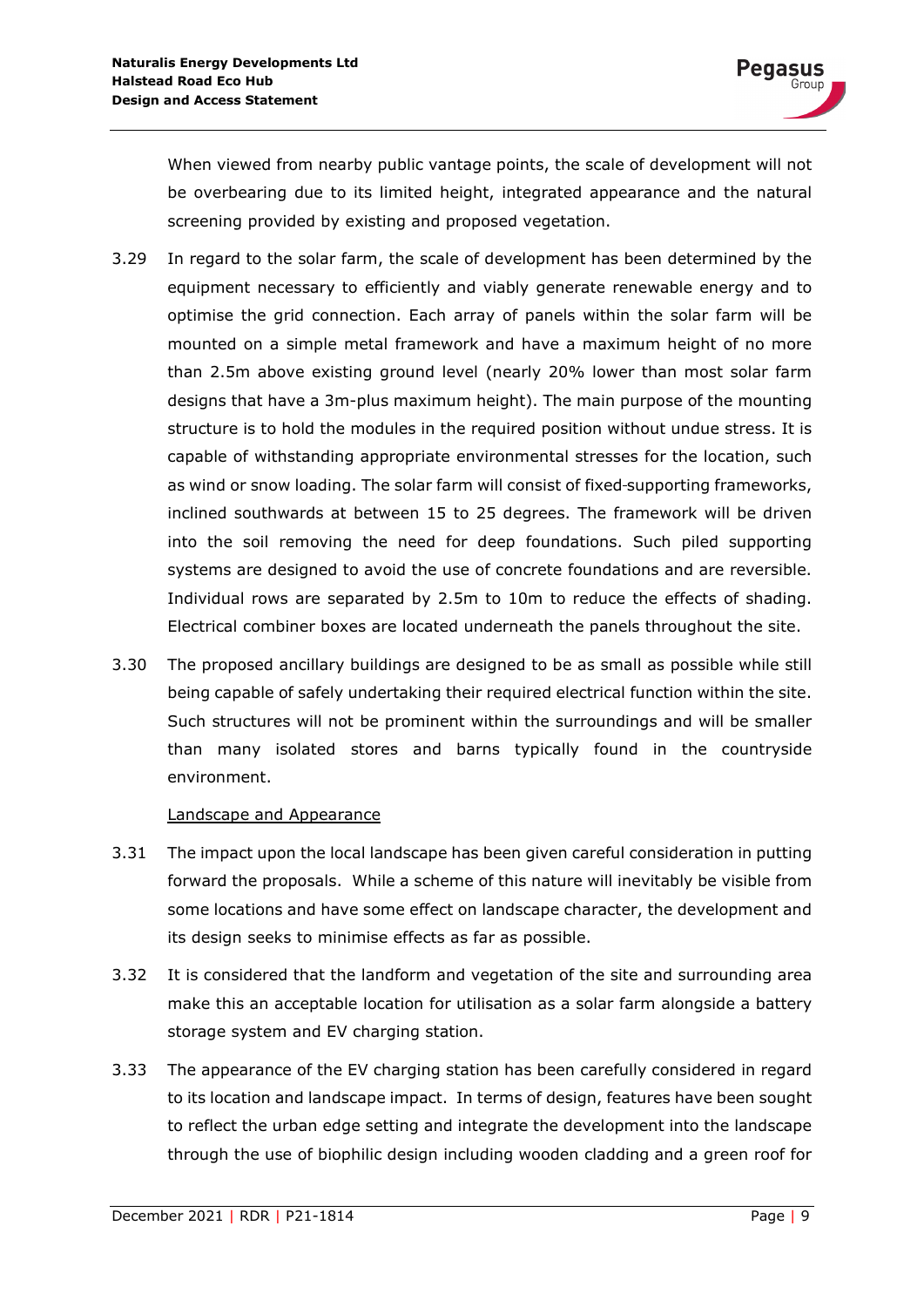

the building comprising a shop/cafe and public rest facilities.

- 3.34 The EV charging station area will incorporate modern LED lights which face into the site, directed downwards to minimise any light spillage outside of this area. Prior to construction and operation of the development commencing, a detailed lighting scheme will be agreed with the LPA.
- 3.35 The landscape planting and mitigation for the proposed solar farm is intended to enhance both the landscape character and visual amenity of the site and its surroundings. The proposed development will seek to retain and enhance existing landscape elements to further integrate the proposals into the surrounding landscape.
- 3.36 The layout of the development ensures there will be minimal works to or loss of the existing trees and hedgerows within the site. Additional landscape planting has been introduced within the site and along the boundary which will also strengthen the landscape character, improve biodiversity of the site and further filter views.
- 3.37 The mitigation measures incorporated into the design include:
	- Enhancement of existing landscape features and environmental improvements in terms of additional shrub, hedge and native species planting;
	- Grass and wildflower mix will be introduced between the rows of panels to encourage further biodiversity enhancements;
	- Enhancement of local wildlife through the introduction of wide ecological corridors, bird boxes and insect hotels;
	- Existing field boundaries will be retained;
	- Potential natural maintenance of site by grazing sheep, retaining an agricultural use of the land; and
	- Construction exclusion zones identified through a detailed tree survey to protect exposed trees during the construction period.
- 3.38 As a result of the landscape mitigation planting, views of the proposed development would be limited.
- 3.39 Further consideration of the landscape and visual effects is contained in the corresponding chapter of the Environmental Statement that accompanies the planning application.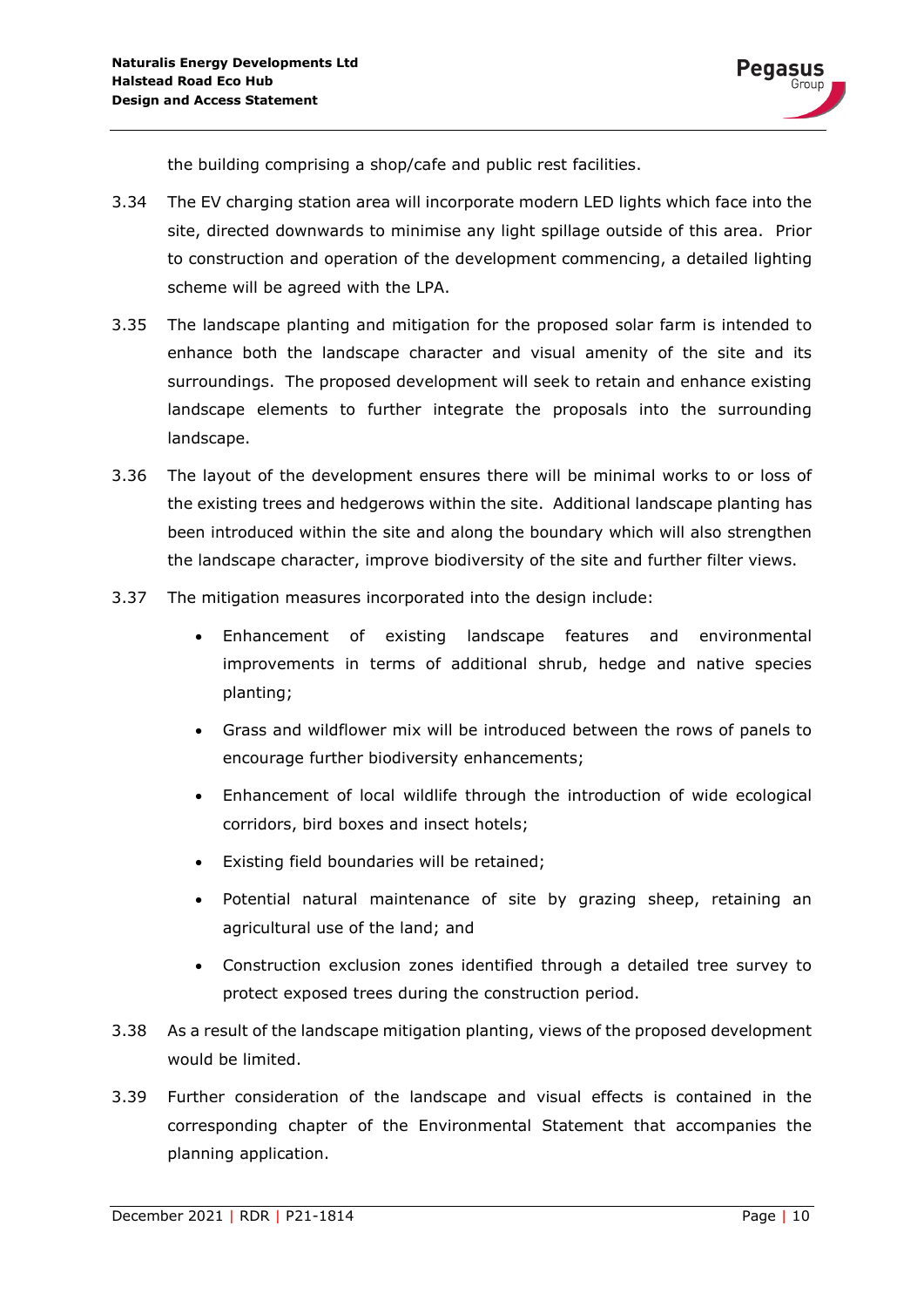# <span id="page-12-0"></span>**4.0 ACCESS**

- 4.1 Access to the proposed solar farm will be via an existing field gate on the eastern side of Halstead Road improved where necessary to accommodate the largest vehicles associated with the proposed solar farm. The new access will be used by construction and maintenance vehicles associated with the solar farm. All vehicles will enter and exit the site in a forward gear and will turn in an internal site compound.
- 4.2 While a new priority T-Junction will be constructed on the western side of Halstead Road to serve the EV charging station. The new access will be used by construction vehicles associated with the EV Charging Station and periodic visits by maintenance vehicles as well as providing public access to the EV charging station. Again, all vehicles will enter and exit the site in a forward gear.
- 4.3 Many of the components which are required to construct the solar farm will arrive on heavy goods vehicles (HGVs):
	- The PV panels and frames will be shipped in 12.2 metre containers which are typically carried to the site on a 16.5 metre-long articulated vehicles. This is the largest vehicle which will access the site;
	- Two prefabricated switching station buildings will be delivered individually to the site by 16.5m articulated vehicles due to their size;
	- The three battery units will be individually transported to the site by 18 metre low-loaders; and
	- The proposed EV charging station would have a total of three inverter stations which are anticipated to arrive at site on 10-metre-long rigid HGVs. These will be transported individually due to their weight.
- 4.4 It is expected that there will be around 874 movements by large vehicles for the construction of the solar farm (i.e. 437 arrivals and 437 departures) over a six month period. For the EV charging station there will be up to 30 HGV deliveries (60 two-way movements) per week. Assuming a three-month construction phase, this could equate up to approximately 360 deliveries in total and five deliveries per day on average. Depending on the type of work this is happening this may increase or decreased over certain periods. The level of traffic during the construction phase is not considered to be material and it is considered that this will not have a detrimental impact on the safety or operation of the local or strategic highway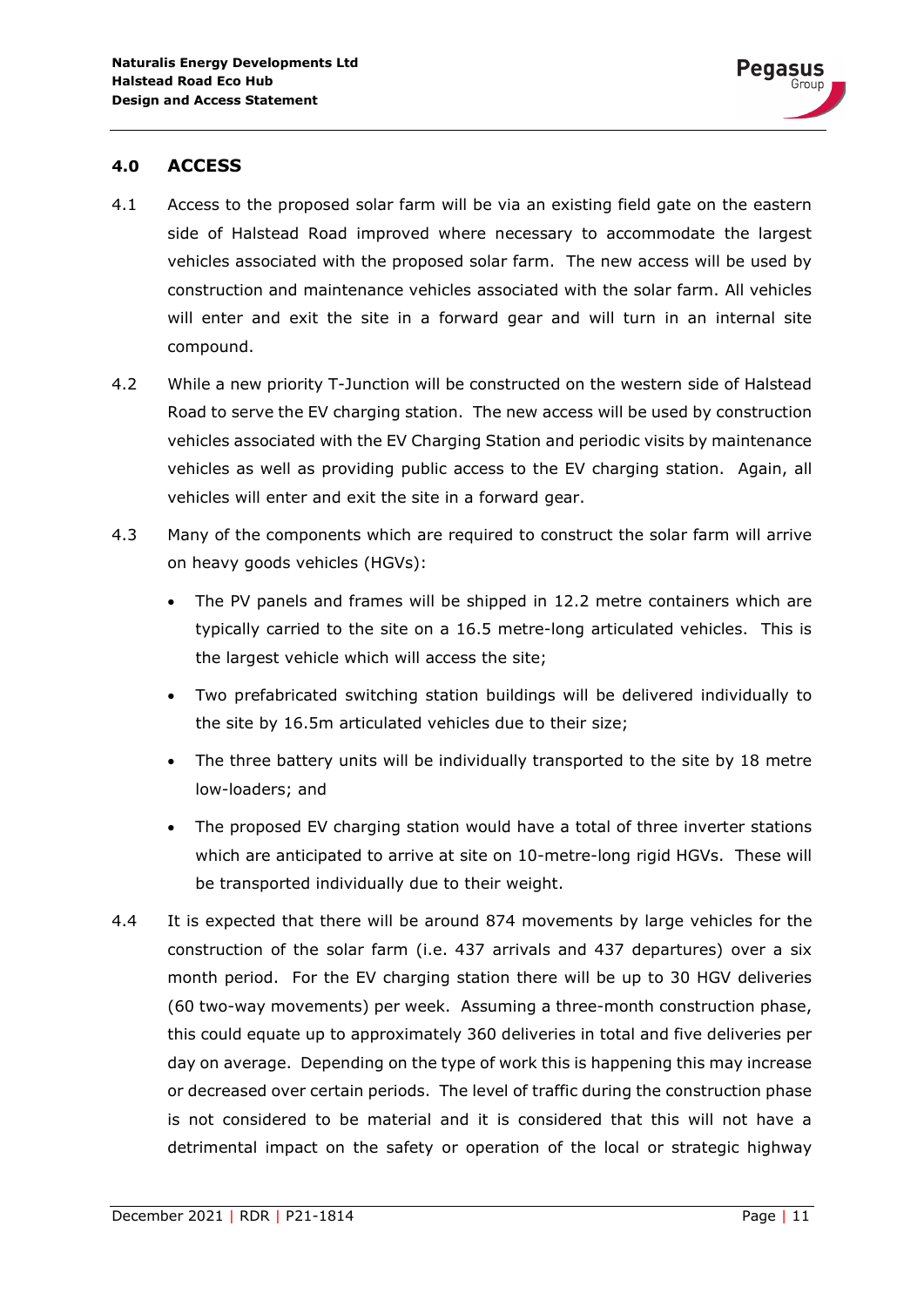network.

- 4.5 After commissioning, it is anticipated that there will be around one visit to the solar farm per month for equipment maintenance. These visits would typically be made by light van or 4x4 type vehicles. Whilst the contractor's compound will have been removed, space will remain within the site for such a vehicle to turn around to ensure that reversing will not occur onto the adjacent access track. The proposed operational life of the project is 40 years.
- 4.6 A construction compound will be established and remain on site throughout the construction phase. This will be where HGV deliveries would be made throughout the construction process and smaller vehicles will distribute materials and plant to the remaining sections of the site.
- 4.7 A detailed Construction Traffic Management Plan (CTMP) has been prepared to demonstrate how the site will be accessed during the construction period.
- 4.8 When in full operation, the solar farm and EV charging station will not generate any significant additional traffic movements.
- 4.9 There are number of PRoWs within the site of the proposed solar farm and around its boundaries and similarly around the northern and western boundaries of the Eco Hub site. As noted previously, new permissive footpaths will be provided within the solar farm part of the site, connecting with existing routes and the wider footpath network.
- 4.10 Pedestrian access to the solar farm will be restricted for security purposes to prevent theft and vandalism, however the existing routes of the PRoWs will remain and new permissive footpaths introduced. When construction plant and machinery are accessing the site, a banksman will be employed to control both pedestrian movements and traffic control throughout the duration of the construction phase.